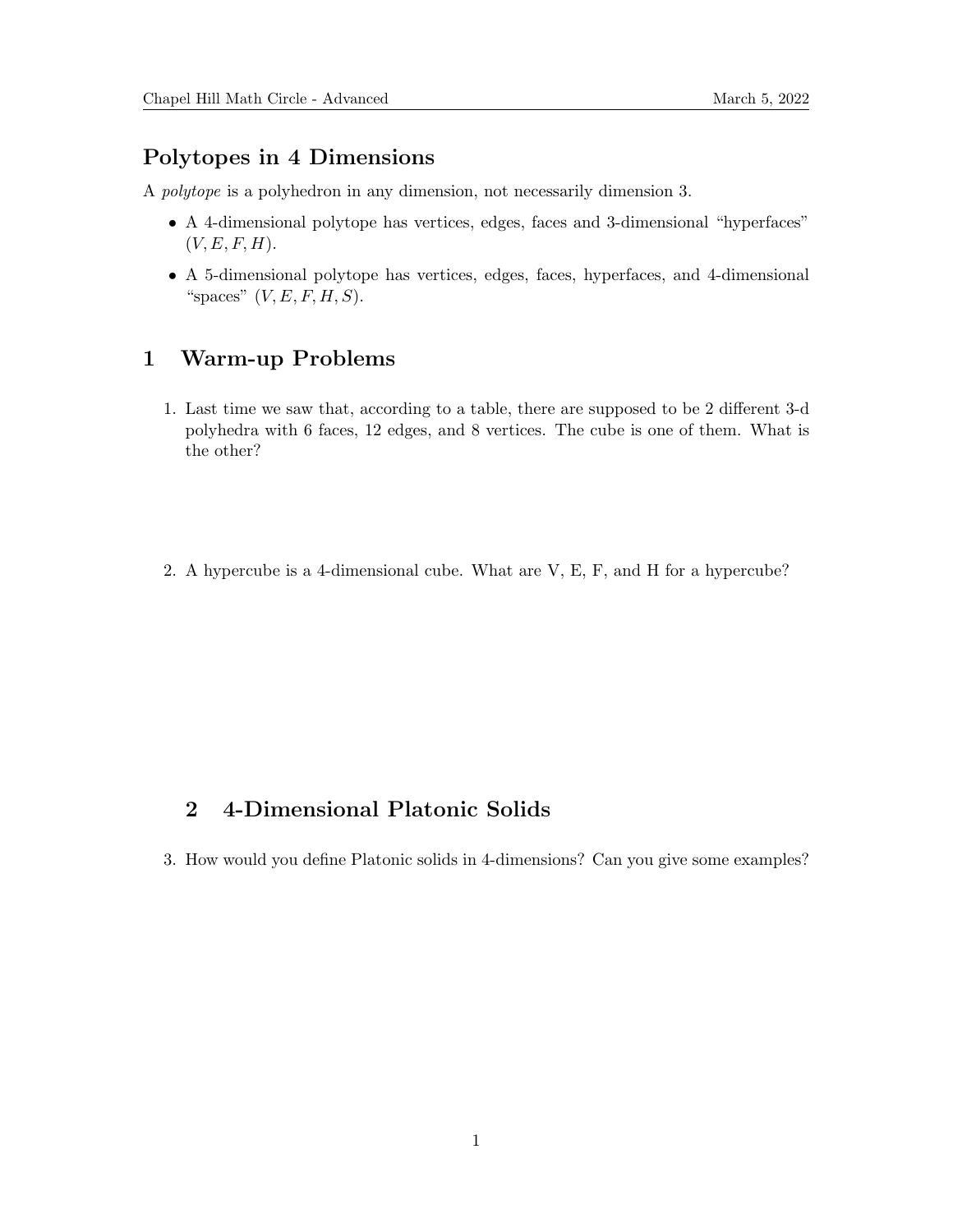|     | E    | $\overline{F}$ | H   |
|-----|------|----------------|-----|
| 5   | 10   | 10             | 5   |
| 16  | 32   | 24             | 8   |
| 8   | 24   | 32             | 16  |
| 24  | 96   | 96             | 24  |
| 600 | 1200 | 720            | 120 |
| 120 | 720  | 1200           | 600 |

4. Here are some vital statistics for the 4-d Platonic solids.

They are called the 4-simplex, the hypercube, the 4-orthoplex, the 24-cell (or octaplex), the 120-cell, and the 600-cell.

What patterns do you notice?

5. Find  $V, E, F, H$  for a pyramid over a 3-dimensional tetrahedron, cube, icosahedron, and dodecahedron.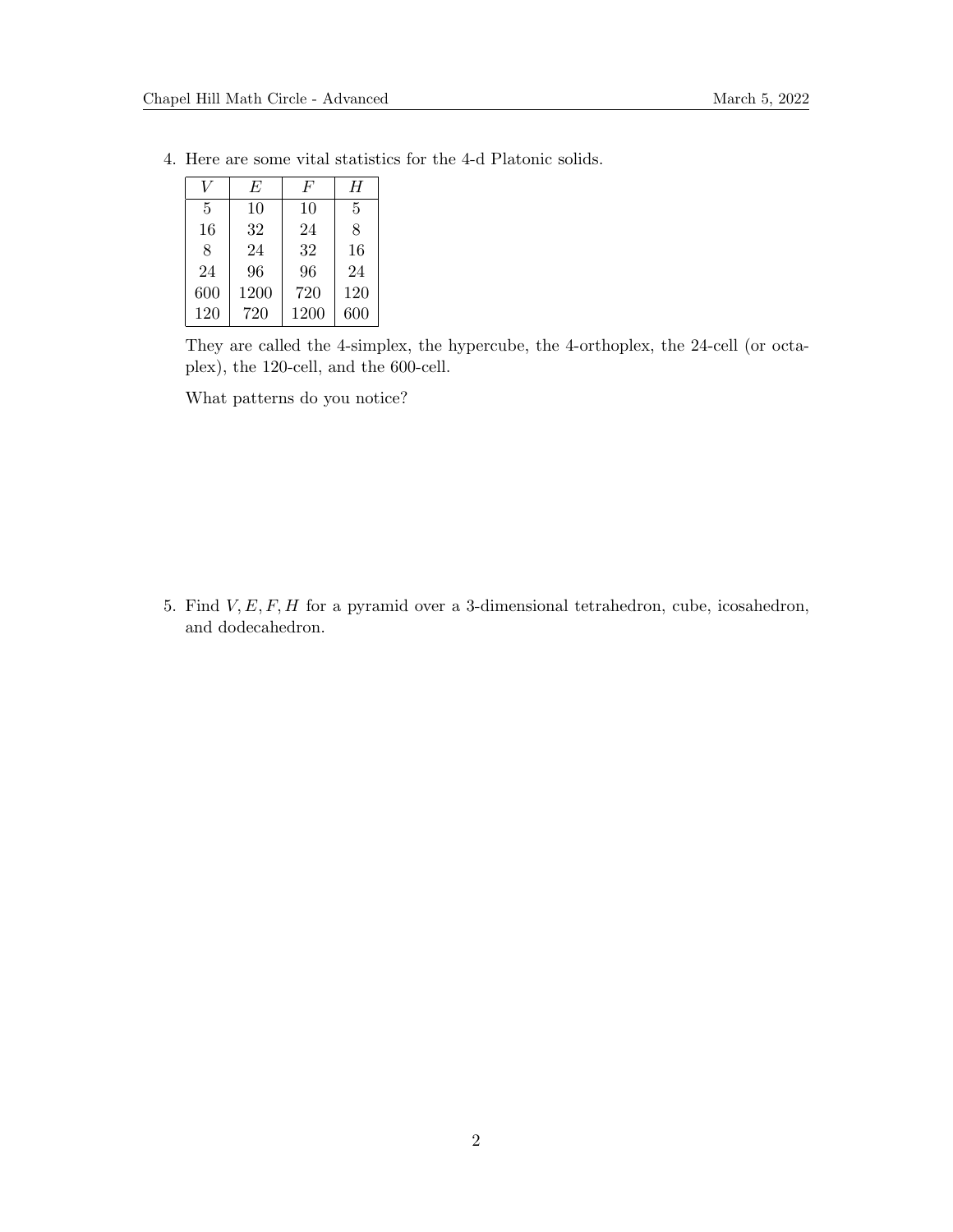6. Find  $V, E, F, H$  for a bipyramid over an octahedron.

7. What about  $V, E, F, H$  for a prism over a cube? Think about why this is the same thing as a square"times" a square.

8. What are  $V, E, V, H$  for a pentagon "times" a pentagon. Can you find formulas for  $V, E, F, H$  for the product of an *m*-gon and an *n*-gon?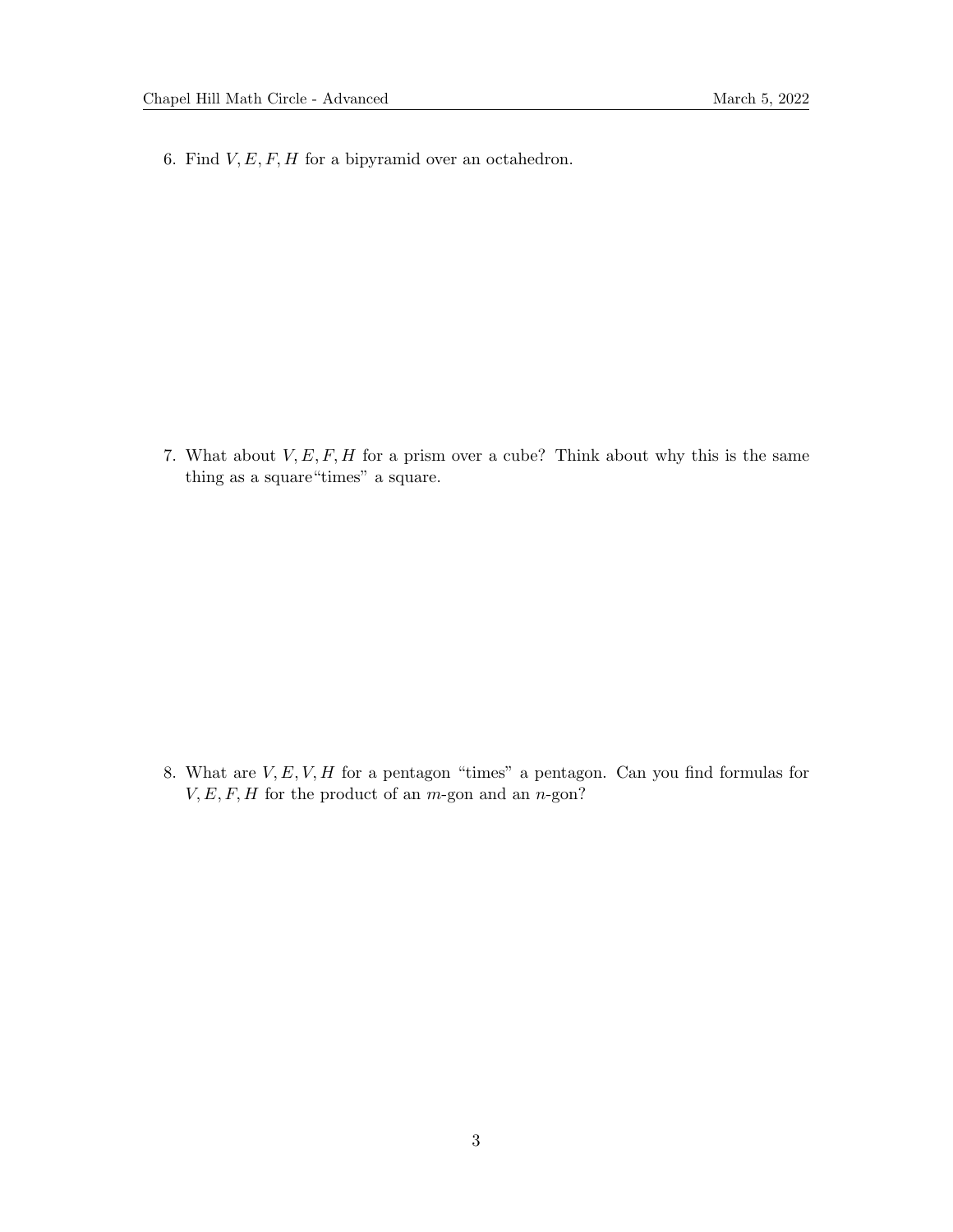# And Beyond

9. What Platonic solids can you describe in 5 dimensions?

10. Calculuate  $V, E, F, H, S$  for a 5-dimensional polytope, where S is the number of 4dimensional spaces, and use these numbers to find the Euler characteristic  $V - E +$  $F - H + S$ .

11. Which polytopes generalize easily to every dimension? What is Euler's formula in dimension  $n$ ?

# Hands on

12. Build models of the 4-dimensional Platonic solids. You will actually be building their projections, or shadows, in 3-dimensions.

There are some instructions for building various models of the hypercube and 4 simplex and the 120 cell out of Zome in the book Zome Geometry.

Thanks to Matt Kahle for most of these problems.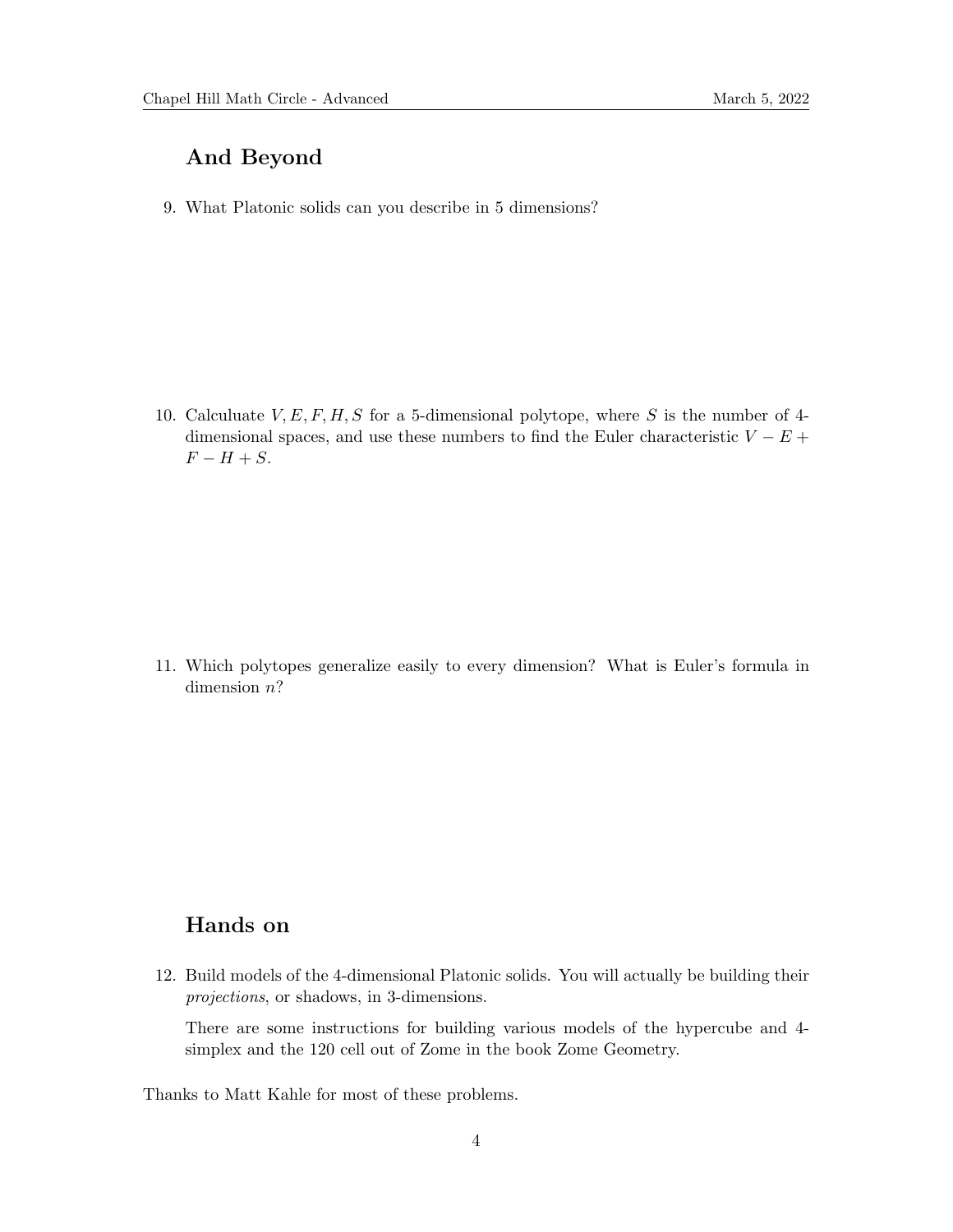#### 3 Teacher Notes and answers

1. Last time we saw that, according to a table, there are supposed to be 2 different 3-d polyhedra with 6 faces, 12 edges, and 8 vertices. The cube is one of them. What is the other?

Two pentagons attached at one edge like a hinge, two triangles jammed in each side of the hinge, and two squares completing the figure. Or, you can think of this as a tetrahedron with two vertices "truncated".

2. A hypercube is a 4-dimensional cube. What are V, E, F, and H for a hypercube?

 $V = 8, E = 24, F = 32, H = 16$ 

### 4 4-Dimensional Platonic Solids

3. How would you define Platonic solids in 4-dimensions? Can you give some examples?

A polytope whose cells are all the same 3-d Platonic solids and whose edges have the same number of polyhedra around them and whose vertices all have the same number of polyhedra around them.

4. These are some vital statistics for the 4-d Platonic solids.

|     | E    | H'   | Η   |
|-----|------|------|-----|
| 5   | 10   | 10   | 5   |
| 16  | 32   | 24   | 8   |
| 8   | 24   | 32   | 16  |
| 24  | 96   | 96   | 24  |
| 600 | 1200 | 720  | 120 |
| 120 | 720  | 1200 | 600 |

They are called the 4-simplex, the hypercube, the 4-orthoplex, the 24-cell (or octaplex), the 120-cell, and the 600-cell.

What patterns do you notice?

 $V - E + F - H = 0$ . Also, some of these polytopes are duals of each other. Some are self-dual.

5. Find  $V, E, F, H$  for a pyramid over a 3-dimensional tetrahedron, cube, icosahedron, and dodecahedron.

These are sort of like Pascal's triangle on the 3-d chart: put 1's at the ends of the 3-d row and add adjacent numbers. Pyramid over 3-d tetrahedron:  $V = 5$ ,  $E = 10$ ,  $F = 10$ ,  $H = 5$ Pyramid over 3-d cube:  $V = 9, E = 20, F = 18, H = 7$ Pyramid over octahedron:  $V = 7, E = 18, F = 20, H = 9$ Pyramid over dodecahedron:  $V = 21, E = 50, F = 42, H = 13$